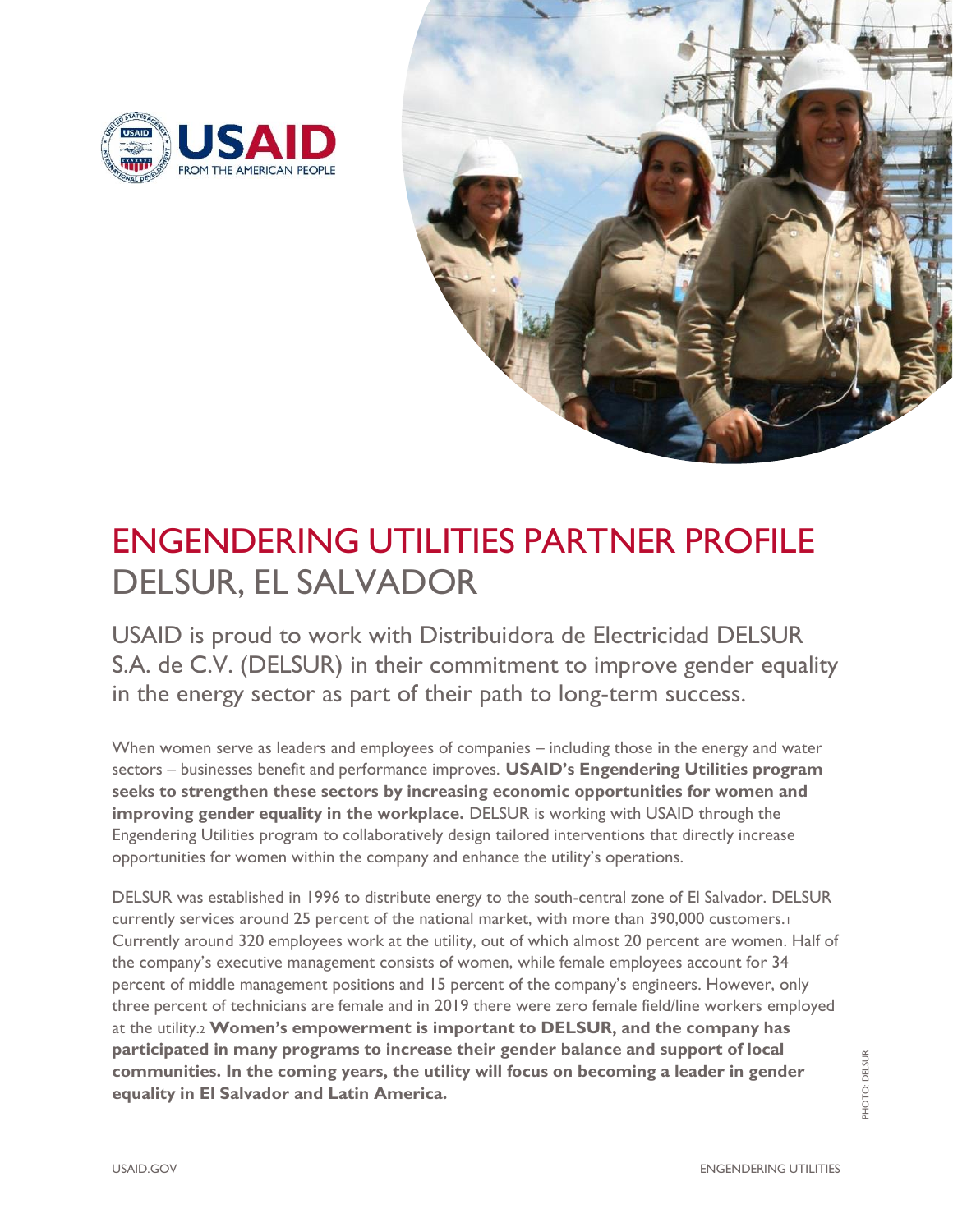# **EL SALVADOR'S ENERGY SECTOR**

El Salvador's energy sector was restructured in 1996, with the formation of new market entities and the unbundling of generation, transmission, distribution, and commercialization. The country currently has 18 generation companies and eight distribution companies, with a single government-owned transmission company responsible for the maintenance and expansion of the transmission system.<sup>3</sup> Nearly 60 percent of El Salvador's electricity comes from renewable sources, namely hydropower and geothermal.<sup>4</sup> To reduce their dependence on fossil fuels, increase energy security, and reduce their greenhouse gas emissions, El Salvador seeks to boost renewable energy production. In 2017, El Salvador opened the largest solar power plant in Central America,<sup>5</sup> and the construction of the country's first wind farm was announced in 2018 and is expected to come online in 2020.<sup>6</sup>

# **GENDER EQUALITY IN EL SALVADOR**

El Salvador has made significant strides to reduce inequality, such as the Gender Equality Pact, which was signed in 2016 to fulfill the rights of Salvadoran women and calls for increased efforts towards women's inclusion and equality.<sup>7</sup> These developments have had positive effects on girls' and women's health and livelihoods, yet gender gaps persist in women's political participation, employment, wages and financial inclusion, and other areas.<sup>8</sup>

Currently, only 47 percent of women participate in the labor market in El Salvador, compared to 79 percent of men.<sup>9</sup> Most women (78 percent) work in services, and only 18 percent of women compared to 25 percent of men work in industry.<sup>10</sup> Moreover, 28 percent of firms in El Salvador have female top managers.<sup>11</sup> However, the gender wage gap between men and women is 14 percent and according to the 2014 World Economic Forum Global Gender Gap Report, the average wage paid to women for comparable work was 55 percent of compensation paid to men.<sup>12</sup> Of the women who are not participating in the workforce, seven out of ten cite domestic work and safety concerns as reasons for their inactivity.<sup>13</sup> The Special Comprehensive Law for a Life Free of Violence for Women was passed in 2011, but women still experience gender-based violence, as well as discrimination and hostility from authorities.<sup>14</sup> Safety concerns are warranted, as the rate of violent crime against women in El Salvador is now the third-highest in the world.<sup>15</sup>

# **GENDER EQUALITY IN ACTION**

Prior to working with Engendering Utilities, DELSUR had already taken initiative to improve gender equity. These efforts are visible in their management team, where four of the six department managers are women. To continue building on their positive efforts, DELSUR is working with USAID through the Engendering Utilities program to assess and identify high-impact interventions that can improve gender equity within the organization. Through Engendering Utilities, USAID is providing tailored coaching to DELSUR staff on gender equality and business best practices, and select utility personnel are participating in the Gender Equity Executive Leadership Program (GEELP) in collaboration with Georgetown University.

A dedicated change management coach provided by the Engendering Utilities program is working with DELSUR to identify opportunities to address perceptions around obstacles women face in career advancement, including their comfort level with technical jobs. Through this coaching, the utility will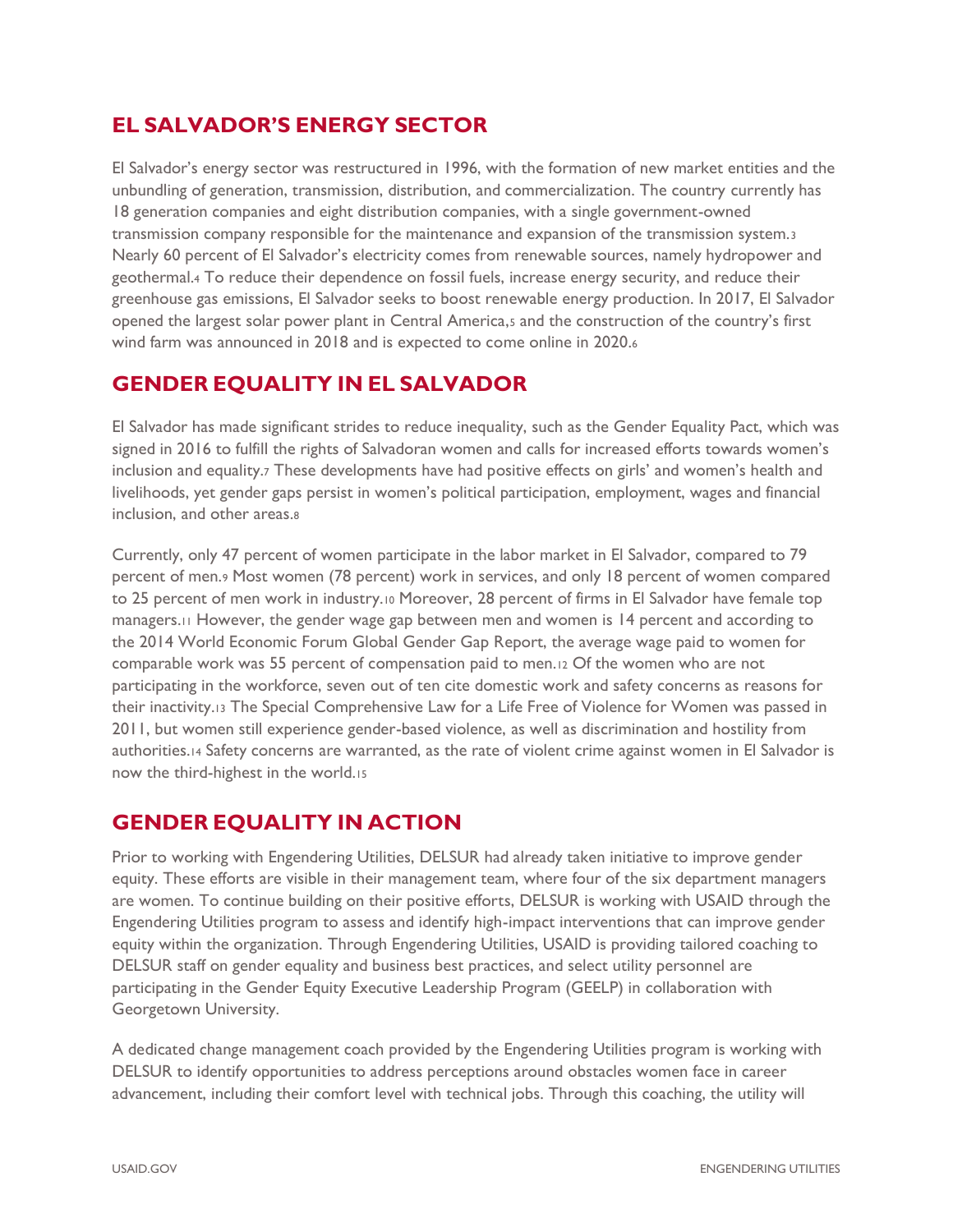develop a tailored action plan to best fit their needs. DELSUR will also place a strong emphasis on engaging influential male leaders as champions of gender equality.

## **IMPACT**

Over the past decade, DELSUR has led and participated in a variety of projects to encourage women's participation in the workforce. These projects have ranged from workshops, to trainings, to community involvement for greater DELSUR projects. Below are some examples of the company's programs and efforts prior to working with Engendering Utilities:

#### **Workshops for Women Leaders in the Electricity**

**Sector: DELSUR coordinated the first of these workshops in** 2010, with a second workshop in 2012. Attendees included women working in national electric companies as well as companies in Guatemala and Panama. A third workshop was held in early 2018, in partnership with the German Agency for International Cooperation Mexico's Renewable Energies and Energy Efficiency in Central America Program. The goal of these workshops is to motivate women in the electricity sector to be leaders and to bridge the gender gaps that continue to exist in the traditionally male-dominated field.

**Technical Electrician Training**: In 2014, DELSUR trained 20 women as technical electricians, through a 40-hour course and test for university accreditation. The trainees received a certificate of accreditation upon completion of the training,



PHOTO: DELSUR

provided by the energy regulatory body. Some of the women received further training as line workers, and are now working on DELSUR's metering team. This training gave women technical skills and the opportunity to enter a line of work which is normally only pursued by men.

**Women in Substation Infrastructure Maintenance:** Two cohorts of women were contracted by DELSUR for the maintenance of substation infrastructure. This has increased the number of women working for the utility and has given women the opportunity to use and grow their skillset within the energy sector.

### **FOR MORE INFORMATION**

#### **Amanda Valenta** Energy Specialist Office of Energy and Infrastructure, USAID [avalenta@usaid.gov](mailto:avalenta@usaid.gov)

#### **Corinne Hart**

Senior Advisor for Gender and Environment Office of Gender Equality and Women's Empowerment, USAID [cohart@usaid.gov](mailto:cohart@usaid.gov)

## **Jessica Menon**

Program Manager Tetra Tech [Jessica.Menon@tetratech.com](mailto:Jessica.Menon@tetratech.com)

The Engendering Utilities program is made possible by the support of the American People through the United States Agency for International Development (USAID). The program is currently implemented by Tetra Tech ES, Inc., under USAID's Scaling up Renewable Energy contract (AID-OAA-I-13-00019AID-OAA-TO-17-00011).